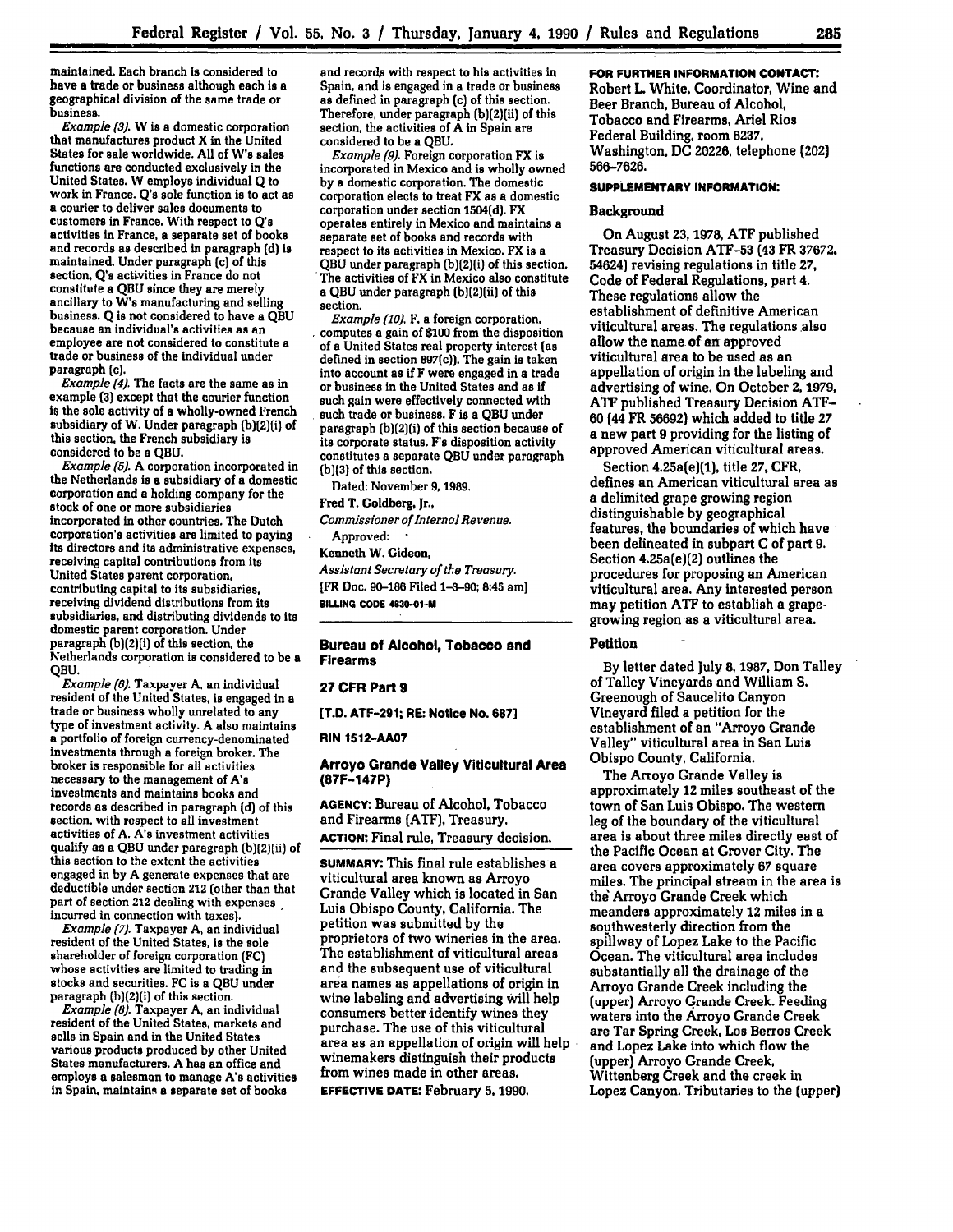Arroyo Grande Creek are Phoenix Creek and Saucelito Creek.

Within the viticultural area are four vineyards totaling **350** acres planted in wine grapes and three bonded wineries. The Edna Valley viticultural area lies immediately to the northwest, the boundary of Los Padres National Forest straddles the north leg of the boundary, the Santa Maria viticultural area lies to the southeast of Arroyo Grande Valley, and the Pacific Ocean communities of Oceano, Grover City and Arroyo Grande abut the southwestern leg of the boundary. In response to this petition, **ATF** published a notice of proposed rulemaking, Notice No. **687,** in the Federal Register on July **20, 1989 (54 FR 30398),** proposing the establishment of the Arroyo Grande Valley viticultural area.

### **Comments**

No comments were received during the 45-day comment period which ended on September 5, **1989.**

#### **Name and History**

The mission at San Luis Obispo farmed the bottomlands in the valley from **1780** until 1842 when the Mexican governor granted "Rancho Arroyo Grande" to Zefarino Carlon. Today, the names "Arroyo Grande" and "Arroyo Grande Valley" can be found on many maps of the area. Commercial vineyards were first planted in **1880** in Saucelito Canyon. The oldest winery in San Luis Obispo County, St. Remy. was also established in Saucelito Canyon in 1880 and produced wines until National Prohibition. This winery identified itself as being from Arroyo Grande.

# Geographical/Climatological Features

The Arroyo Grande Valley viticultural area is mainly distinguished from surrounding areas **by** differences in climate and, to a lesser extent, **by** soil. These differences are based on the following:

## *(a) Climate*

The primary characteristic distinguishing Arroyo Grande Valley from neighboring areas is climate. The climate ranges from high Region I to Region II as classified **by** the University of California system of heat summation. The climate during the growing season is influenced **by** the proximity of the Arroyo Grande Valley to the Pacific Ocean. The marine air produces frequent morning and evening fog. This distinguishes the area from inland areas of San Luis Obispo County which are not open to the ocean and have much higher summer temperatures and colder winter temperatures.

The climate during the months of March, April and May is dominated by a strong onshore air flow bringing cold winds which delay early season growing and fruit set of the grapevines. Because the Arroyo Grande Valley is shielded by the mountain range on the northwest side, the effects of the onshore air flow are moderated.

The valley experiences a long dry moderate summer season and a mild winter season. The average rainfall is **20** inches with about 80 percent of the rain falling between December and March.

The valley floor ranges from sea level to **400** feet above sea level. The viticultural area takes in higher elevations from **300** to **1,000** feet in elevation. Present grape plantings are on low hills near the valley floor. During the summer growing season, the sun shines more than **90** percent of the day. Temperatures of **100** degrees F occur nearly every year. Average maximum readings for July are in the 90's and range from about 92 degrees F at higher elevations to **98** degrees F at lower elevations with occasional highs ranging from **110** degrees F to **115** degrees F.

The climate of the area is characterized by cool summer night temperatures, often dropping to **30** degrees below daytime highs.

The Arroyo Grande Valley, as a whole, is slightly warmer than the Santa Maria Valley viticultural area to the south, and somewhat cooler than the Edna Valley and Paso Robles viticultural areas to the north, as determined by the average total number of degree days during the growing season.

The Arroyo Grande Valley usually gets more precipitation each year than the Santa Maria Valley to the south or the Paso Robles area to the north. Edna Valley, to the immediate northwest, usually gets just slightly less precipitation than Arroyo Grande Valley.

The Arroyo Grande Valley is oriented on a northeast-southwest axis whereas both Edna Valley and Santa Maria Valley are oriented on a northwestsoutheast axis. This northeastsouthwest orientation for Arroyo Grande Valley results in prevailing southwesterly winds in the valley.

### Farm Advisor Statement

Mr. John H. Foott, Farm Advisor, Cooperative Extension, University of California, San Luis Obispo County, states that Arroyo Grande Valley is definitely a valley with a climate and terrain different from the Paso Robles and Edna Valley appellations. Arroyo Grande Valley has a southwest orientation to the coast, which gives it

some protection from northwest winds. Fog in the summer keeps the valley cool and would designate it as a Region I, according to Mr. Foott. The fog usually **burns** back in the late morning hours, which gives a gentle warming in the afternoon-ideal for good wine grape quality. These are the items that distinguish the Arroyo Grande Valley from the other areas of the county.

## Statement from Professor Fountain

Mr. H. Paul Fountain, Professor of Viticulture, Crop Science Department, California Polytechnic State University, states that Arroyo Grande Valley has many climate characteristics similar to the Edna Valley. The area is much different from most of the grape growing areas of San Luis Obispo County, particularly the northern parts of the county including Paso Robles and Shandon.

The greatest difference between Arroyo Grande and the Paso Robles/ Shandon area is temperature. Paso Robles is much warmer in the summer and colder in the winter. The difference is not only the high and low temperatures during the growing season, but the length of time each day that the maximum temperatures occur.

The Arroyo Grande area in west of the Santa Lucia Mountain range and experiences the moderating coastal influences. Early morning fogs (many times up until 9 to **10** a.m.) and afternoon coastal onshore breezes during the growing season keep this area much cooler and the maximum temperatures of shorter duration than the grape growing area east of the Santa Lucia Mountain range.

Consequently, the climate of the Arroyo Grande Valley is different from the other grape growing areas of San Luis Obispo County.

## *(b) Soils*

Soils within the Arroyo Grande Valley viticultural area are shallow and moderately deep, moderately sloping to extremely steep, and well drained. Some soils on the valley floor are very deep. nearly level to moderately sloping, somewhat poorly drained and well drained silty clay loam and sandy clay loam soils.

#### Boundaries

The boundaries of the Arroyo Grande Valley viticultural area as proposed in the notice are adopted. An exact description of these boundaries is discussed in the regulations portion of this document. **ATF** believes that these boundaries delineate an area with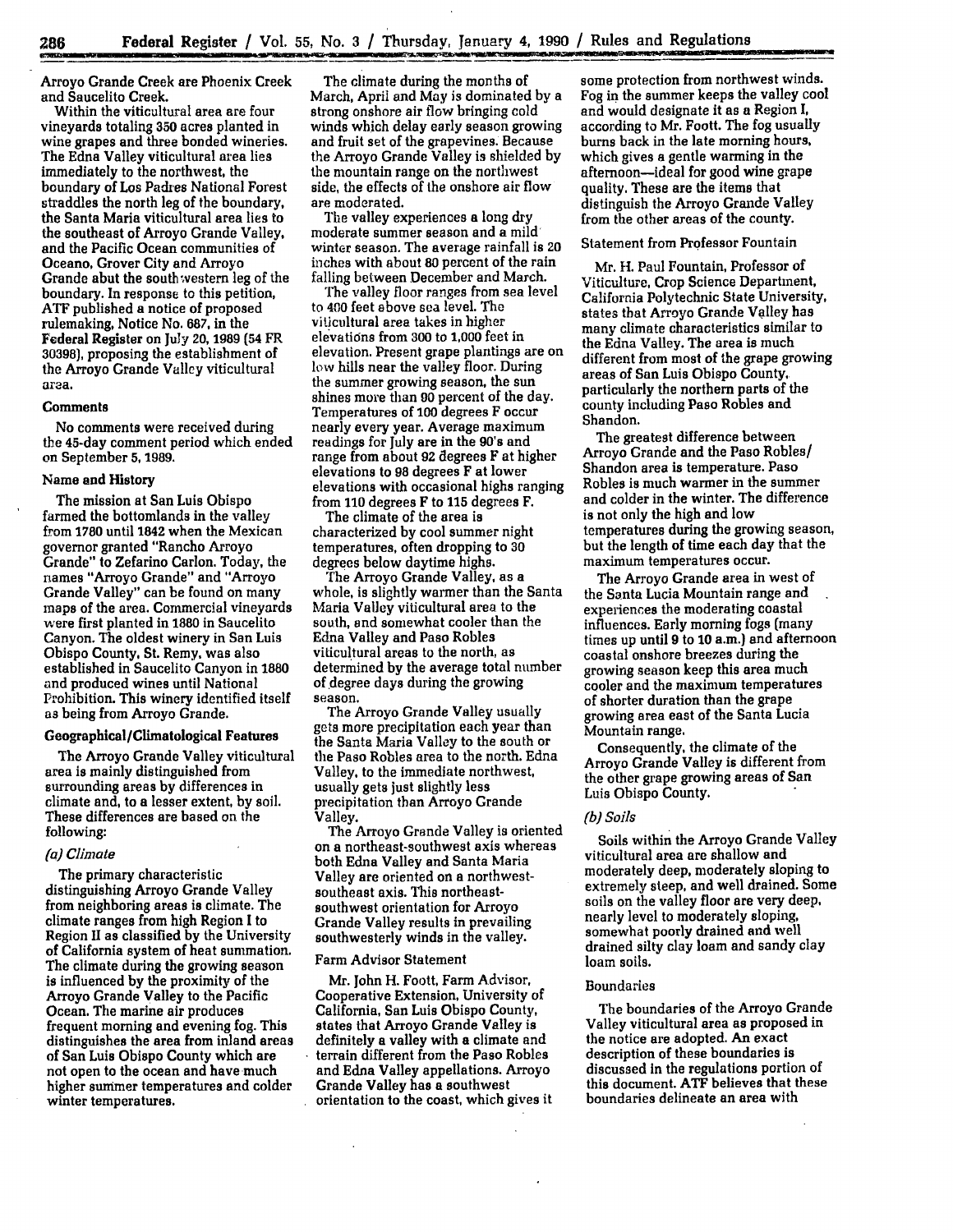distinguishable geographic and climatic features.

## Miscellaneous

**ATF** does not wish to give the impression **by** approving the Arroyo Grande Valley viticultural area that it is approving or endorsing the quality of the wine from this area. **ATF** is approving this area as being distinct from surrounding areas, not better than other areas. **By** approving the area, wine producers are allowed to claim a distinction on labels and advertisements as to origin of the grapes. Any commercial advantage gained can only come from consumer acceptance of Arroyo Grande Valley wines.

### Executive Order **12291**

It has been determined that this final regulation is not a "major rule" within the meaning of Executive Order **12291,** 46 FR **13193** (February **17, 1981),** because it will not have an annual effect on the economy of **\$100** million or more; it will not result in a major increase in costs or prices for consumers, individual industries, Federal, State, or local government agencies, or geographic regions; and **it** will not have significant adverse effects on competition, employment, investment, productivity, innovation, or on the ability of United States-based enterprises to compete with foreign-based enterprises in domestic or export markets.

## Regulatory Flexibility Act

The provisions of the Regulatory Flexibility Act relating to an initial and final regulatory flexibility analysis **(5 U.S.C. 603** and 604) are not applicable to this final rule because the final rule will not have a significant economic impact on a substantial number of small entities. The final rule will not impose, or otherwise cause, a significant increase in reporting, recordkeeping, or other compliance burdens on a substantial number of small entities. The final rule is not expected to have significant secondary or incidental effects on a substantial number of small entities.

Accordingly, it is hereby certified under the provisions of section **3** of the Regulatory Flexibility Act **(5 U.S.C. 605(b))** that this, final rule will not have a significant economic impact on a substantial number of small entities.

## Paperwork Reduction Act

The provisions of the Paperwork Reduction Act of **1980,** Public Law **96- 511, 44 U.S.C.** chapter **35,** and its

implementing regulations, **5** CFR part **1320,** do not apply to this final rule because no requirement to collect information is imposed.

## Drafting Information

The principal author of this document is Robert L. White, Wine and Beer Branch, Bureau of Alcohol, Tobacco and Firearms.

# List of Subjects in **27** CFR Part 9

Administrative practices and procedures, Consumer protection, Viticultural areas, and Wine.

#### **Issuance**

Title **27,** Code of Federal Regulations, part **9,** American Viticultural Areas is amended as follows:

## **PART 9-AMERICAN VITICULTURAL AREAS**

Paragraph **1.** The authority citation for part **9** continues to read as follows:

**Authority: 27 U.S.C. 205.**

Paragraph 2. The Table of Sections in subpart **C** is amended to add the title **of** § **9.129** to read as follows:

**Subpart C-Approved American Viticultural** Areas

### **Sec.**

 $\bullet$  $\bullet$  $\bullet$  $\bullet$ § **9.129** Arroyo Grande Valley.

 $\bullet$  $\bullet$  $\bullet$  $\bullet$ 

Paragraph **3.** Subpart **C** is amended **by** adding § **9.129** to read as follows:

#### **§ 9.129 Arroyo Grande Valley.**

(a) *Name.* The name of the viticultural area described in this section is "Arroyo Grande Valley."

**(b)** *Approved maps.* The appropriate maps for determining the boundary of Arroyo Grande Valley viticultural area are four **U.S.G.S.** topographical maps of the 1:24,000 scale:

**(1)** "Arroyo Grande, **NE,** California," edition of **1965,** photorevised **1978.**

**(2)** "Tar Spring Ridge, California," edition of **1967.**

**(3)** "Nipomo,. California," edition of **1965**

**(4)** "Oceano, California," edition of **1965,** photorevised **1979.**

*(c) Boundary.* The Arroyo Grande Valley viticultural area is located in San Luis Obispo County in the State of California. The boundary is as follows:

**(1)** Beginning on the "Arroyo Grande" map at the point of intersection of State Route **227** and Corbit Canyon Road in Arroyo Grande Township, the boundary proceeds approximately **0.1** mile, in a northwesterly direction, along the roadway of State Route **227** to the point where State Route **227** intersects with Printz Road in Poorman Canyon in the Santa Manuela land grant;

**(2)** Then northwesterly, approximately **1.5** miles, along Printz Road to its intersection with Noyes Road in the Santa Manuela land grant;

**(3)** Then northerly, approximately **1.5** miles, along Noyes Road to its intersection with State Route **227** (at vertical control station "BM **452")** in the Santa Manuela land grant;

**(4)** Then in a northeasterly direction in a straight line approximately **1.4** miles to the intersection of Corbit Canyon Road with an unnamed, unimproved road at Verde in the Santa Manuela land grant;

**(5)** Then approximately **1.9** miles in a generally northeasterly direction, along the meanders of said unimproved road to its easternmost point, prior to the road turning back in a northwesterly direction to its eventual intersection with Biddle Ranch Road;

**(6)** Then in a northwesterly direction approximately **1.13** miles in a straight line to the summit of an unnamed peak identified as having an elevation of **626** feet in the Santa Manuela land grant;

**(7)** The easterly, approximately 0.46 mile in a straight line, to the summit of an unnamed peak identified as having an elevation of **635** feet, in the Santa Manuela land grant;

**(8)** Then east northeasterly, approximately **0.27** mile in a straight line, to the summit of an unnamed peak identified as having an elevation of **799** feet, in the Santa Manuela land grant;

**(9)** Then easterly, approximately **0.78** mile in a straight line, to the summit of an unnamed peak identified as having an elevation of **952** feet, in the Santa Manuela land grant;

**(10)** Then easterly, approximately **0.7** mile in a straight line, to the summit of an unnamed peak identified as having an elevation of **1,188** feet, in the southwest corner of section **29,** T. **31 S.,** R. **14 E.;**

**(11)** Then east southeasterly, approximately **0.9** mile in a straight line, to the point at which Upper Arroyo Grande Road crosses the spillway of Lopez Dam in section **32,** T. **31 S.,** R. 14 E. (see "Tar Spring Ridge" map);

**(12)** Then, in a generally easterly direction, approximately **3.64** miles along Upper Arroyo Grande Road (under construction) to the point where the broken red line for the proposed location of said road diverges in a northerly direction from the light duty